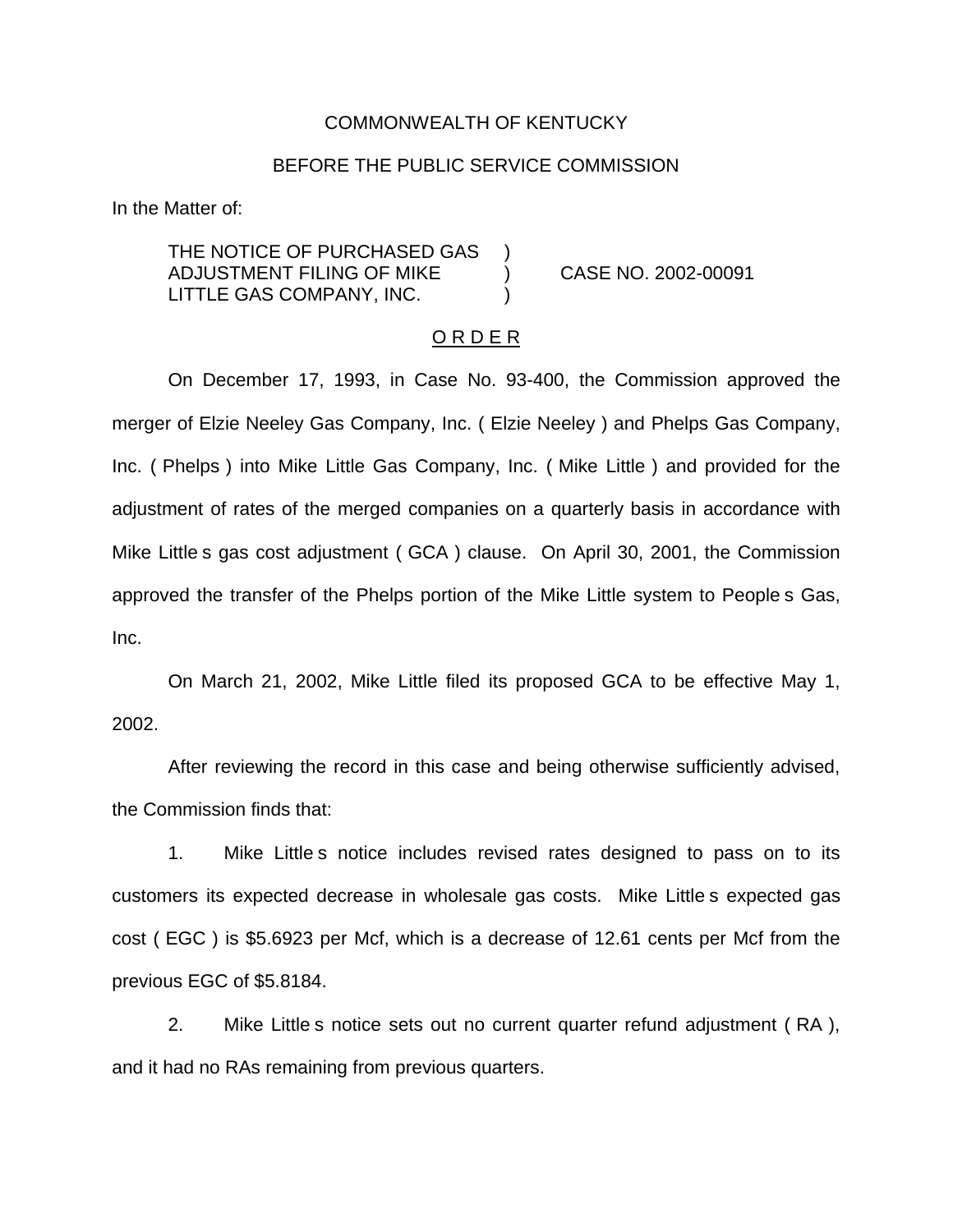3. Mike Little s notice sets out a current quarter actual adjustment ( AA ) of (\$1.2571) per Mcf to return over-recovered gas cost from November and December 2001 and January 2002. The total AA is (\$1.1027) per Mcf, which is a decrease of \$1.1461 per Mcf from the previous total AA.

4. Mike Little s GCA is \$4.5896 per Mcf, which is \$1.2722 per Mcf less than the previous rate of \$5.8618.

5. The rates in the Appendix to this Order are fair, just, and reasonable, in the public interest, and should be approved for service rendered by Mike Little on and after May 1, 2002.

IT IS THEREFORE ORDERED that:

1. The rates in the Appendix, attached hereto and incorporated herein, are approved for service rendered on and after May 1, 2002.

2. Within 20 days of the date of this Order, Mike Little shall file with this Commission its revised tariffs setting out the rates authorized herein.

Done at Frankfort, Kentucky, this 22<sup>nd</sup> day of April, 2002.

By the Commission

ATTEST: